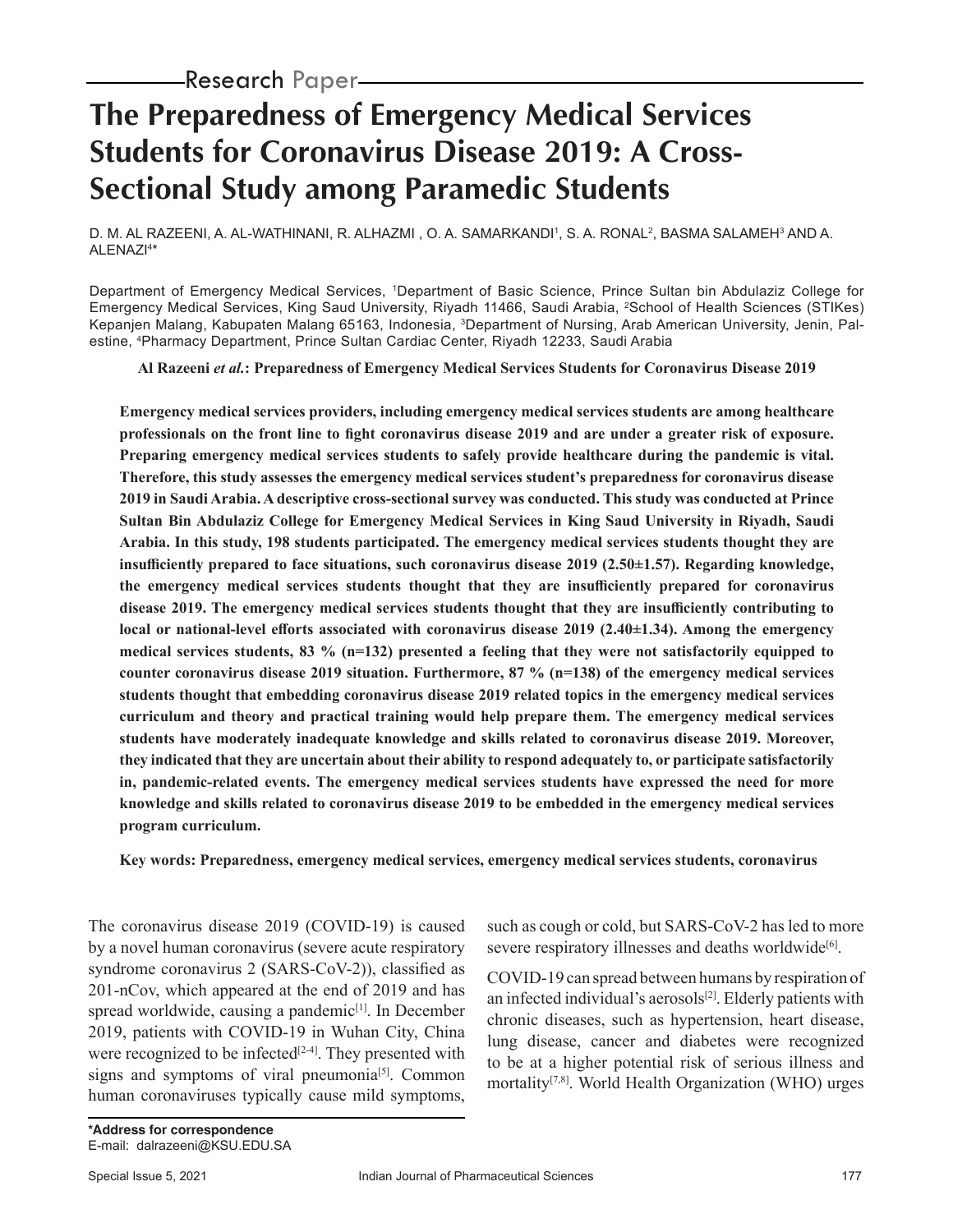the prevention of human-to-human transmission by preventing/limiting close contacts<sup>[9]</sup>. The most effective prevention strategies include frequent hand washing, social distancing and respiratory hygiene $[8,10]$ .

As of February 2021, almost 112 million were COVID-19 positive. Approximately 87 million people had recovered from the disease, whereas almost 2.5 million individuals died<sup>[11]</sup>. With all efforts made worldwide, from a report by the WHO, the number of cases is still increasing in several countries. The significant efforts rendered by the government of Saudi Arabia hold a gradual increase in cases with a total number of cases of 375 333 total recoveries of 366 412 and total mortality of  $6466$ <sup>[11,12]</sup>.

Currently, several COVID-19 vaccines have been approved and are being used worldwide. Several drugs have been approved for public use<sup>[13]</sup>. Immunization programs have started in many countries, prioritizing health workers, elderly individuals and those at the most risk<sup>[6]</sup>. The pandemic is critical for health workers with a frightening work demand, persistent conversion of information and concerns of self-protection during the care of patients<sup>[14]</sup>. Emergency Medical Services (EMS) providers including EMS students are among the healthcare professionals who are facing directly COVID-19 pandemic and are under a greater risk of exposure to various hazards, such as pathogens, long and difficult working hours, psychological effects, fatigue and job burnout<sup>[15]</sup>. Lacking the knowledge of such dangerous disease may harm EMS students and could lead to failure in patient assessment and treatment, causing the rapid spread of the virus. Therefore, preparing EMS students to safely provide patient care during the pandemic is vital.

Few studies have focused on preparing EMS workers to successfully and safely face epidemics and pandemics including COVID-19. A study in China involving Health Care Workers (HCWs) has found that 89 % of them showed sufficient knowledge about COVID-19 and 89.7 % follow the right protocols for self-protection against COVID-19 transmission. Doctors showed a higher understanding level (38.56±3.31) than nurses (37.85±2.63) and EMS paramedics (36.72±4.82) [16]. Similarly, in a descriptive study, Saqlain *et al.*[17] have identified obstacles that HCWs face regarding COVID-19. The study has revealed that HCWs have satisfactory knowledge (93.2 %), attitude (mean 8.43) and practice (88.7 %) regarding COVID-19 and pharmacists had greater knowledge (94.7 %) than physicians (93.3 %) and EMS paramedics (90.5 %) and no significant differences in the variance were found (p=0.383). In the EMS setting, Alrazeeni *et al.* has reported that only 4.2 % of EMS students have adequate information on the transmission, diagnosis and prevention of COVID-19[18].

A notable influence of COVID-19 on students of health programs was reported<sup>[19]</sup>. Healthcare students during their clinical practice might be considered a vulnerable populace and are likely to develop symptoms. The negative effects on student's mental health are among the consequences of the pandemic<sup>[20]</sup>. In healthcare facilities, managing patients with COVID-19 may shift the attention away from student's needs $[21]$ .

 In a recent report, EMS students encounter emotional challenges that have a possible adverse effect on the quality of patient care, their professional and personal life<sup>[22]</sup>. It was emphasized that more instructional and educational obligations should be performed before, during and after EMS practical clinical training by educators of paramedical programs to reduce the impact of possible emotional challenges on EMS students[22]. This needs to be the focus of EMS educators and organizers to reduce these consequences. Initiatives that include the preparedness of healthcare students should come before and during pandemics $[23,24]$ . Including pandemic content in the curriculum of health programs is essential to prepare students for any implication associated with the pandemic. Pandemic preparedness can involve embedding pandemic preparedness competencies, logistical challenges, leadership skills, problem-based learning and preparedness exercises in the curriculum objectives, learning outcomes and learning domains<sup>[25]</sup>.

### **SIGNIFICANCE OF THE STUDY**

Saudi public, including HCWs and particularly EMS students have been affected by a certain degree of anxiety because of COVID-19. The Saudi government manages public anxiety using directives and initiatives and implemented roles and regulations<sup>[26]</sup>. Although Saudi Arabia was exposed to a small-scale coronavirus threat in 2015, at that time, hospitals, medical centres and other front line health services, including EMS were mobilized. That was part of the national pandemic plan. However, in spite of that, no study has explored the preparedness of EMS students for coronavirus spread. Therefore, this study was conducted to assess the preparedness of EMS students for COVID-19 in Saudi Arabia.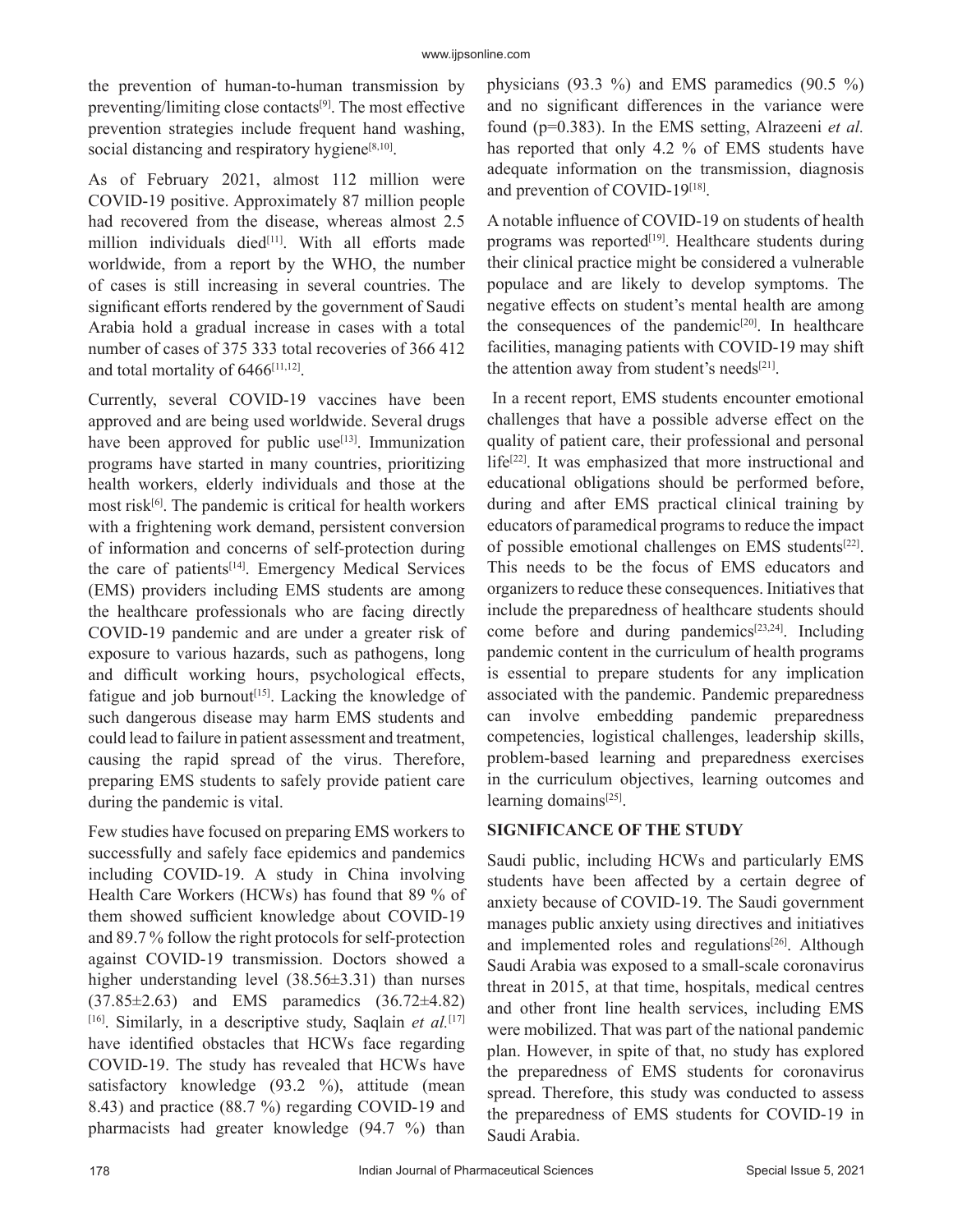This study was conducted to clarify the following three domains which includes EMS student's knowledge about COVID-19, EMS student's skills for COVID-19, EMS student's perception toward preparedness for COVID-19.

#### **STUDY ASSUMPTIONS**

This study was conducted to find answers to some questions and linkage to some assumptions about EMS student's preparedness relative to knowledge, communication venues, skills and contributions in the local or national effort for COVID-19 situations. Moreover, pieces of information regarding EMS student's preparedness in their educational program were investigated as follows: How do EMS students see their preparedness for COVID-19 during the EMS program? How did EMS students feel about the clinical and field practice during the COVID-19 pandemic? What are the areas that EMS students think they need more knowledge and skills in the preparedness? What would they suggest making the EMS program more effective in their preparedness?

#### **MATERIALS AND METHODS**

#### **Design:**

This study adopted a descriptive cross-sectional survey research design to investigate from the EMS student's point of view about their preparedness for COVID-19 during the EMS bachelor's degree program.

#### **Sample and setting:**

This study was conducted at Prince Sultan Bin Abdulaziz College for Emergency Medical Services (PSCEMS) in King Saud University in Riyadh, Saudi Arabia. In the semester when this study was conducted, the active number of students in the college was 198, who were chosen to participate.

#### **Instrument:**

A permission was obtained (in March 14, 2021) from the author to modify and use the Arabic version of the Disaster Preparedness Evaluation Tool (DPET) to gather data<sup>[27]</sup>. The research tool consisted of 36 items (20 on knowledge and 15 on skills) were marked using a 6-point Likert-type scale, ranging from strongly disagree to strongly agree. The rest of the items were the demographic information of the participants. Originally, "the questionnaires had high Cronbach's alphas of 0.91- 0.93, which measure internal consistency"[27].

#### **Procedure:**

Data were collected using self-reported questionnaires using an anonymous online survey link sent via communication channels to PSCEMS students in May 2021. A convenience sampling technique was used for recruiting EMS students during the outbreak of COVID-19 to maximize the response rate. For the overall safety, the transmission of hard copies between individuals was avoided. Therefore, the researchers decided to use WhatsApp Messenger for enrolling potential participants. The researchers identified all existing EMS students in the WhatsApp groups in the college. An online data collection tool was developed and implemented using Google Forms (through docs. google.com/forms). The Google Forms link of the questionnaire was sent over the specified WhatsApp groups.

#### **Data analysis:**

Descriptive analysis to determine the mean (M) and standard deviation (SD) was performed for the 52 modified DPET items. The variance in knowledge and skills related to COVID-19 among EMS students in the three student groups were measured using three Mann-Whitney post-hoc tests for each subscale. Statistical Package for the Social Sciences (SPSS) version 23 was used for all statistical analyses.

#### **Ethical consideration:**

Completed applications for Institutional Review Board (IRB) at King Saud University were prepared and submitted. Subsequently, the IRB approval decision (No. E-21-5896) was obtained in a formal letter. Before, during and after the data collection process, the researchers ensured the anonymity and confidentiality of the respondents by securing and saving the soft and hard copy information correctly. Furthermore, the researchers ensured that no risk is involved with the student's participation, answered the student's questions and request regarding the research data collection tools, having them click on the agreement of informed consent prior to the start of the survey and made the data available upon request.

#### **RESULTS AND DISCUSSION**

This study was conducted to evaluate the preparedness of EMS students for COVID-19. Of the modified DPET questionnaires distributed via an online link to 198 EMS students, 159 were completed and returned, with a response rate of 79.5 %. Demographic outcomes revealed that the student's age varied from 19 to 25 y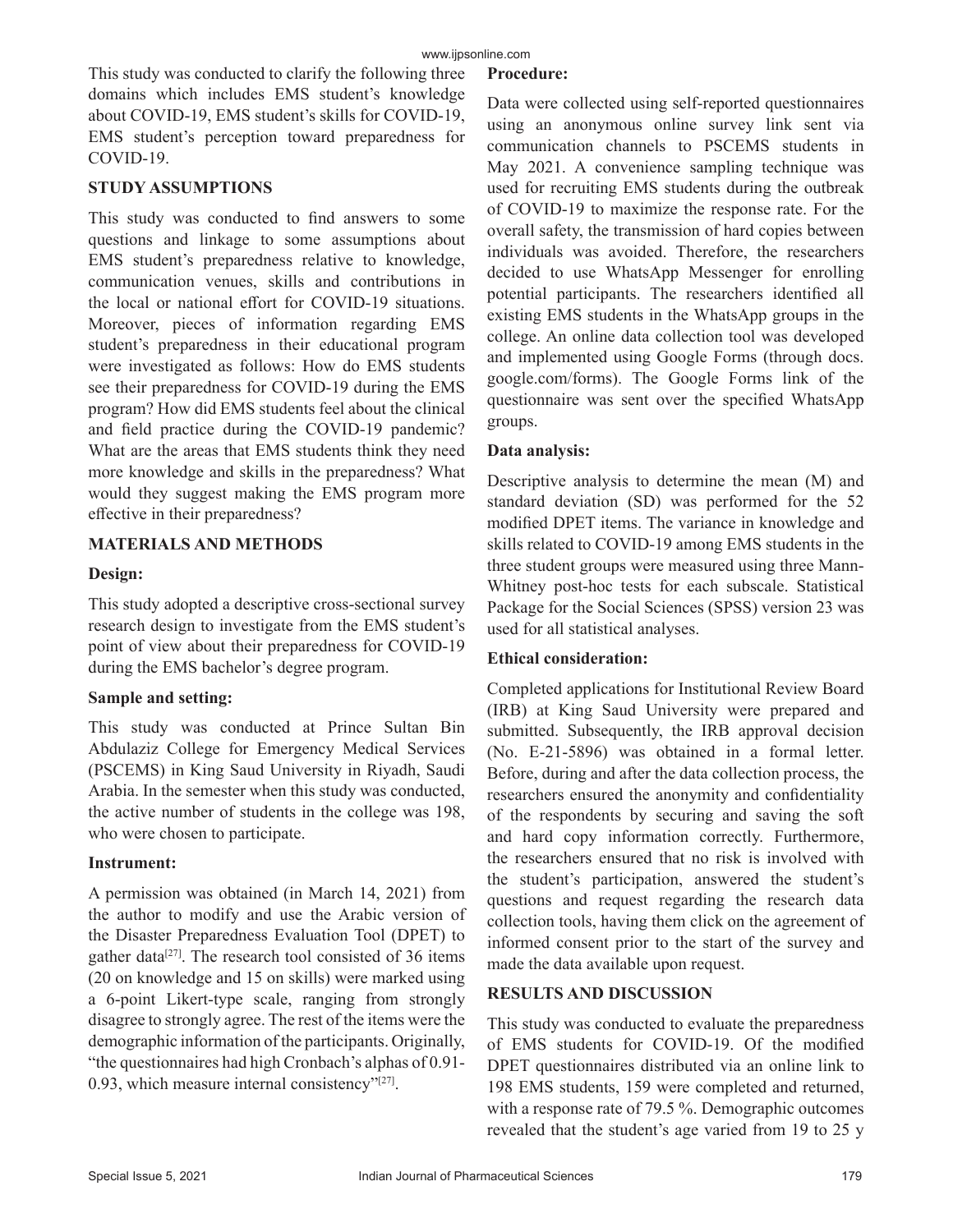$(22\pm1.43 \text{ y})$  and all were male students. 53 students (34) %) were in  $3<sup>rd</sup>$  y and 55 students (36 %) were in 4<sup>th</sup> y, whereas 48 students (30 %) were in the  $5<sup>th</sup>$  and final year (internship-year students). 32 (20.5 %) students participated in managing real COVID-19 cases and/ or calls. 67 (42 %) students participated in COVID-19 related drills and activities (exercise, training course, workshops, etc.).

EMS students observation for their preparedness for COVID-19 was measured overall and DPET questionnaires[27] were used to determine their knowledge and skills. The mean and SD of the responses gathered have been used<sup>[27]</sup> to characterize the EMS student's perception as follows: 1-2.99=weak; 3-4.99=moderate and 5-6=strong. For the first research domain, "EMS student's knowledge about COVID-19," the EMS students thought they are insufficiently prepared to face difficult situations, such as COVID-19  $(2.50\pm1.57)$ , along with a general feeling of lack of communication venues where they practice. In other areas, the EMS students thought they are insufficiently prepared for COVID-19. The mean ranged from  $2.50\pm1.57$  to 3.40±1.30 (Table 1).

For the second research domain, "EMS student's skills for COVID-19," the EMS students thought that they are insufficiently contributing to local or national efforts related to COVID-19  $(2.40\pm1.34)$ . The highest mean related to skills was 3.88±1.44, whereas the lowest was  $2.42\pm1.35$ ) (Table 2; items 2 and 8). Students requested further information when they were asked about certain areas of education related to their role in COVID-19; risks and resources in their communities; viral, bacterial, or pathogenic diseases and signs, symptoms, diagnosis and treatments of COVID-19 (fig. 1). As a response to the question on what would make them better prepared for COVID-19, 87 % ( $n=138$ ) of the EMS students thought that embedding COVID-19 related topics in the EMS program curriculum and introducing related practical training are helpful. Most EMS students  $(83 \text{ %}, n=132)$  specified that they were insufficiently prepared to respond to COVID-19 related events. Only 22 % (n=35) participated in managing real COVID-19 cases, which included ambulance responses. Knowledge and skills related to COVID-19 varied among EMS students in the three student groups  $(3<sup>rd</sup> y, 4<sup>th</sup> y$  and  $5<sup>th</sup> y$ ) according to the results of the three Mann-Whitney post-hoc tests for each subscale. The mean count of knowledge and skills total scores between groups was significantly different  $(3<sup>rd</sup>$  y and  $4<sup>th</sup>$ y students in knowledge: U=65000, z=-7.238, p≤0.001 and in skills: U=53000, z=-7.340, p $\leq$ 0.001; 3<sup>rd</sup> y and 5<sup>th</sup> y students in knowledge; U=62000, z=-7.213, p≤0.001 and in skills; U=55000, z=7.499, p $\leq 0.001$ ; and 4<sup>th</sup> y and  $5<sup>th</sup>$  y students in knowledge: U=252000, z=-4.862, p≤0.001 and in skills: U=196000, z=-5.527, p≤0.001). Senior students  $(5<sup>th</sup> y)$  had higher average scores than junior students in every event (Table 3).

|  |  | <b>TABLE 1: EMS STUDENTS KNOWLEDGE OF COVID-19</b> |  |
|--|--|----------------------------------------------------|--|
|--|--|----------------------------------------------------|--|

| No.            | <b>Items</b>                                                                                                                                                                 | Mean | <b>SD</b> |
|----------------|------------------------------------------------------------------------------------------------------------------------------------------------------------------------------|------|-----------|
| $\mathbf{1}$   | I participate in drills or exercises for COVID-19 preparedness at my workplace (clinic,<br>hospital, etc.) on a regular basis.                                               | 2.85 | 1.41      |
| $\overline{2}$ | I have participated in plan drafting and planning for COVID-19 situations in my community.                                                                                   | 2.51 | 1.58      |
| 3              | I know who to contact (chain of command) in COVID-19 situations in my community.                                                                                             | 3.31 | 1.44      |
| $\overline{4}$ | I have a list of contacts in the medical or health community in which I practice. I know<br>referral contacts in case of a COVID-19 situation (health department, e.g.).     | 2.9  | 1.48      |
| 5              | I participate in one of the following educational activities on a regular basis: continuing<br>education classes, seminars, or conferences related to COVID-19 preparedness. | 3.29 | 1.65      |
| 6              | I am aware of classes about COVID-19 preparedness that are offered at either my<br>workplace, the university, or community.                                                  | 3.12 | 1.65      |
| $\overline{7}$ | I would be interested in educational classes on COVID-19 preparedness that relate<br>specifically to my community situation.                                                 | 3.1  | 1.82      |
| 8              | I find that the research literature on COVID-19 preparedness is easily accessible.                                                                                           | 2.62 | 1.41      |
| 9              | I find that the research literature on COVID-19 preparedness is understandable.                                                                                              | 2.92 | 1.17      |
| 10             | Finding relevant information about COVID-19 preparedness related to my community<br>needs is an obstacle to my level of preparedness                                         | 3.15 | 1.44      |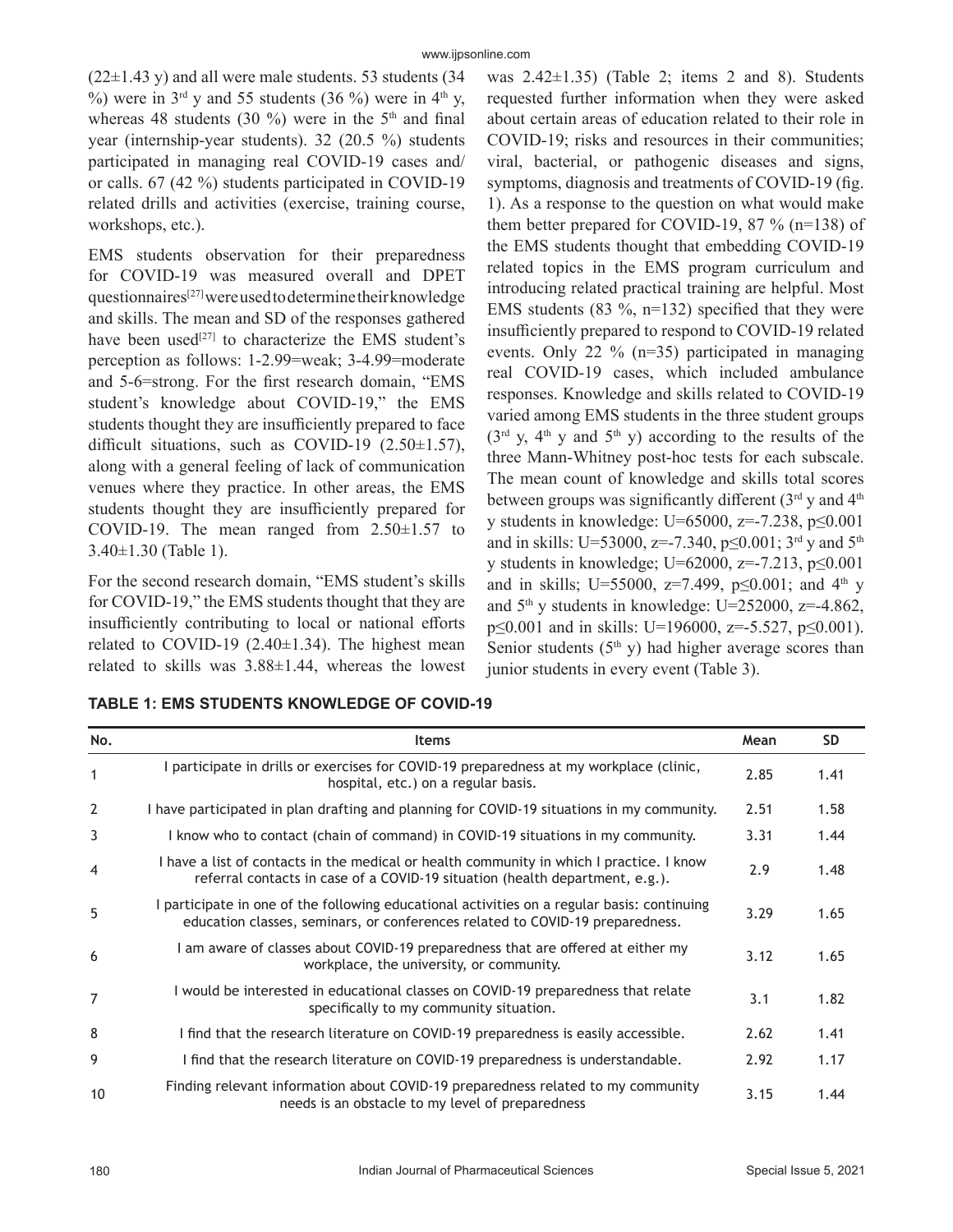www.ijpsonline.com

| 11 | I know where to find relevant research or information related to COVID-19 preparedness to<br>fill in gaps in my knowledge.                      | 3.4  | 1.3  |
|----|-------------------------------------------------------------------------------------------------------------------------------------------------|------|------|
| 12 | In case of a COVID-19 situation I think that there is sufficient support from local officials<br>on the county, region or governance level.     | 2.75 | 1.47 |
| 13 | am aware of what the potential risks in my community are (e.g. virus, bacterial,<br>pathogenic, etc).                                           | 3.04 | 1.62 |
| 14 | I know the limits of my knowledge, skills and authority as an EMS student to act in<br>COVID-19 situations and I would know when I exceed them. | 3.18 | 1.72 |
| 15 | I feel confident recognizing differences in health assessments indicating potential exposure<br>to COVID-19.                                    | 2.84 | 1.59 |

## **TABLE 2: EMS STUDENTS SKILLS OF COVID-19**

| No             | <b>Items</b>                                                                                                                                        | Mean | <b>SD</b> |
|----------------|-----------------------------------------------------------------------------------------------------------------------------------------------------|------|-----------|
| $\mathbf{1}$   | I believe that I am prepared for managing COVID-19.                                                                                                 | 3.39 | 1.22      |
| $\overline{2}$ | I participate/have participated in creating new guidelines, plans, or lobbying for<br>improvements on the local or national level in COVID-19.      | 2.42 | 1.35      |
| 3              | I would be considered a key leadership figure in my community in a COVID-19 situation.                                                              | 3.41 | 1.58      |
| 4              | I know how to use personal protective equipment, in case of a viral, bacterial or<br>pathogenic,                                                    | 2.86 | 1.67      |
| 5              | I know how to execute decontamination procedures, in case of a viral, bacterial or<br>pathogenic,                                                   | 2.54 | 1.73      |
| 6              | I know how to perform isolation procedures, so in a case of viral, bacterial or pathogenic I<br>minimize the risks of community exposure.           | 2.73 | 1.53      |
| 7              | I am familiar with the local emergency response system for COVID-19.                                                                                | 2.94 | 1.06      |
| 8              | I am familiar with accepted triage principles used in COVID-19 situations                                                                           | 3.88 | 1.45      |
| 9              | I have personal/family emergency plans in place for COVID-19 situations.                                                                            | 2.99 | 1.66      |
| 10             | I have an agreement with loved ones and family members on how to execute our personal/<br>family COVID-19 related plans.                            | 2.94 | 1.74      |
| 11             | I am able to describe my role in the response phase of COVID-19 in the context of my<br>workplace, the general public, media and personal contacts. | 3.23 | 1.61      |
| 12             | I am familiar with the main COVID-19 signs and symptoms and effective treatments.                                                                   | 2.5  | 1.53      |
| 13             | As an EMS student, I would feel confident in my abilities as a health care provider and first<br>responder in COVID-19 situation.                   | 3.36 | 1.66      |
| 14             | As an EMS student, I would feel confident as a manager or coordinator of a COVID-19<br>isolation accommodation.                                     | 3.52 | 1.73      |
| 15             | As an EMS student, I would feel reasonably confident in my abilities to be a member of a<br>decontamination team.                                   | 3.55 | 1.52      |
| 16             | In case of a COVID-19, I know how to perform focused health history and assessment.                                                                 | 2.97 | 1.55      |
| 17             | I feel reasonably confident I can care for patients independently without supervision of a<br>physician in a COVID-19 situation.                    | 3.28 | 1.74      |
| 18             | I am familiar with the organizational logistics and roles among local and national agencies<br>in COVID-19 response situations.                     | 2.73 | 1.53      |
| 19             | I would feel confident implementing plans, evacuation procedures and similar functions<br>regarding COVID-19.                                       | 2.97 | 1.75      |
| 20             | I would feel confident in providing health education related to COVID-19 issues                                                                     | 3.84 | 1.63      |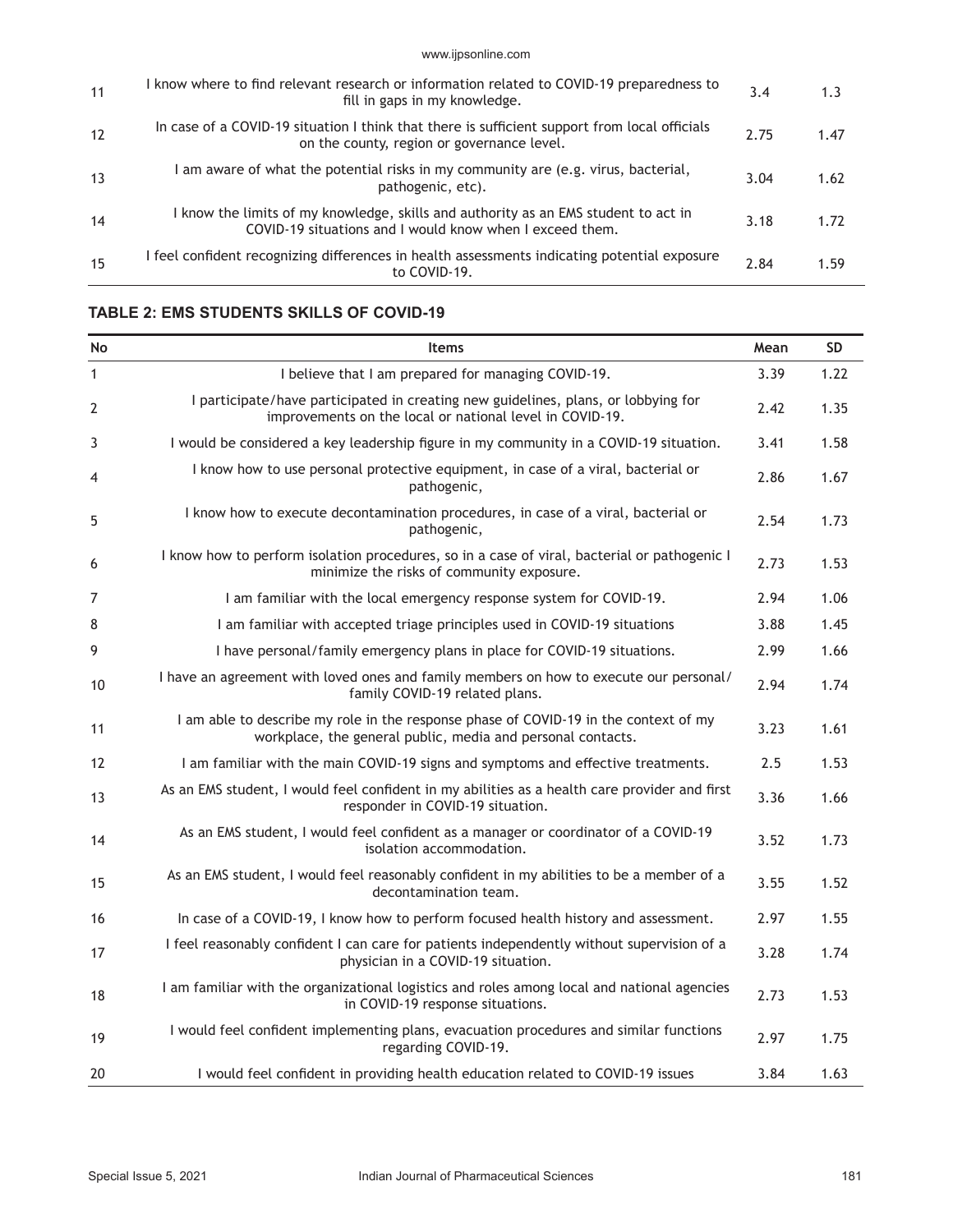#### www.ijpsonline.com



**Fig. 1: Areas of enhancement in EMS program education for COVID-19 preparedness**

**TABLE 3: MANN-WHITNEY TEST COMPARISONS OF STUDENTS KNOWLEDGE AND SKILLS SCALE SCORE DISTRIBUTION FOR YEAR OF STUDY**

| Year of study                         |       | Total knowledge |            |       | <b>Total skills</b> |            |
|---------------------------------------|-------|-----------------|------------|-------|---------------------|------------|
|                                       | u     | z               | D          | u     |                     | D          |
| $3^{\text{rd}}$ y & $4^{\text{th}}$ y | 65    | $-7.238$        | $< 0.001*$ | 53    | $-7.340$            | $< 0.001*$ |
| $3^{rd}$ y & $5^{th}$ y               | 62    | $-7.213$        | $< 0.001*$ | 55    | 7.499               | $< 0.001*$ |
| $4th$ v & $5th$ v                     | 252.5 | $-4.962$        | $< 0.001*$ | 196.5 | $-5.527$            | $< 0.001*$ |

Note: Significant at p<0.001

Considering the scientific reports shortage in the topic related to EMS student's preparedness for COVID-19, specifically in Saudi Arabia, this study investigated this area and assessed how they acquired knowledge and skills related to COVID-19 on the individual and group levels. A number of assumptions and questions emerged spontaneously from the main research aims regarding the perception of EMS students of their preparedness for COVID-19 during the EMS bachelor's degree program. This study adopted a descriptive cross-sectional survey research design, At this challenging time, we explored the status of EMS student's preparedness not only because of the global spread of COVID-19 and the rise in deaths from it but also because of the growing international concerns about the effects of COVID-19 on the provision of health and education, especially for EMS students.

The findings from EMS student's responses indicated a deficiency in knowledge and skills required to deliver optimum professional response to COVID-19. The EMS students had moderate to weak levels of COVID-19 preparedness in terms of knowledge and skills, which revealed inadequate capabilities that might hinder them from taking an effective action in COVID-19 related proceedings. However, the literature from outside Saudi Arabia<sup>[16]</sup> has found that 89 % of HCWs have sufficient knowledge about COVID-19 and Saqlain *et al.* [17] have reported satisfactory knowledge (93.2 %), attitude (mean 8.43) and practice (88.7 %) regarding COVID-19 among HCWs. However, the two scientific studies have involved HCWs, not health students specifically EMS students. Nonetheless, they have reported less understanding of EMS paramedic of 36.72±4.82 and 90.5 % respectively than physicians, pharmacists and nurses. The findings confirmed the recent results reported by Alrazeeni<sup>[18]</sup> that only 4.2 % of EMS students have adequate information on the transmission, diagnosis and prevention of COVID-19.

As an indication of the maturity of the EMS students, a large percentage of them (77 %, n=123) believe that the curriculum of the EMS program should address topics concerning COVID-19 and preparing them for it. It is indeed a genuine reflection about their appreciation and sincere concerns about the magnitude of the EMS practice during the pandemic and the insignificance of their preparedness. Moreover, it is an indication that EMS students receive limited education in their EMS program regarding viral, bacterial or pathogenic diseases and the preparation to deal with them.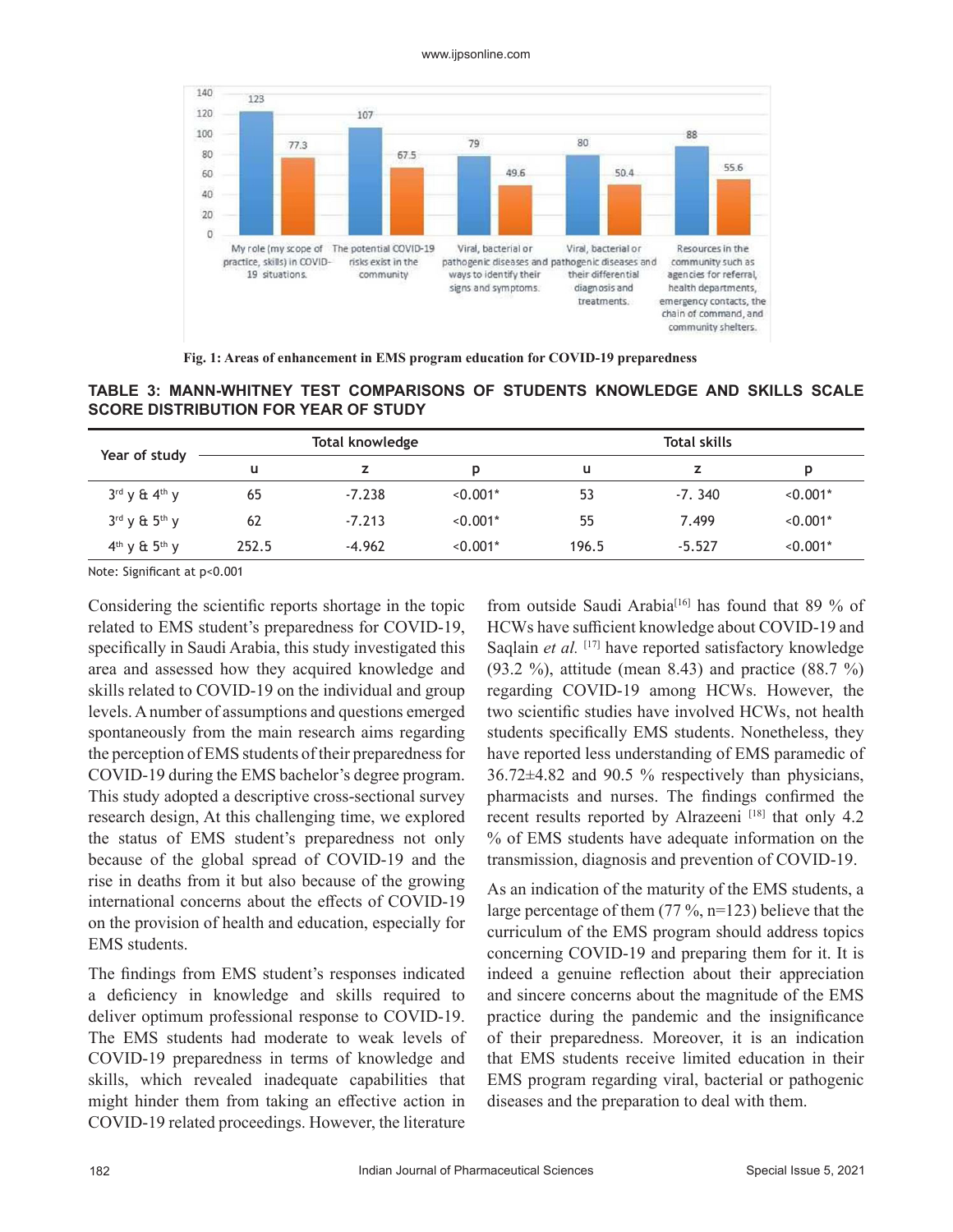EMS student's worries about their preparedness seem to be obviously stated in their responses. It imply the status of vulnerability that might result in developing symptomatic effects on student's mental health as after effects of the pandemic $[20]$  and emotional challenges EMS students encounter that have a negative effect on the quality of patient care and their professional and personal life<sup>[22]</sup>. This highlights the need of urging EMS educators and organizers to work more effectively to prepare their students to reduce these consequences. Pandemic preparedness of HCWs and EMS students should come before and during the pandemic $[23,24]$  and more importantly embedding competencies, logistical challenges, leadership skills, problem-based learning and preparedness exercises in the curriculum objectives, learning outcomes and learning domains<sup>[25]</sup> was also suggested by the EMS students.

The findings showed the superiority of senior students, who completed the study plan and moved the internship practice  $(5<sup>th</sup> y)$  in total knowledge and total skills, over junior students ( $3<sup>rd</sup>$  y and  $4<sup>th</sup>$  y) and that is in agreement with the literature<sup>[16,17]</sup> as these students are about to become practitioners with a satisfactory level of skills and knowledge as reflected by the higher mean counts. The findings imply that the longer the students are exposed to education and practice in EMS, the better the status of knowledge and skills they have. Furthermore, this confirms the demand of overall students sought for embedding pandemic preparedness competencies in the curriculum of undergraduate EMS program. Competencies throughout logistical challenges, leadership skills, problem-based learning and preparedness exercises in the curriculum objectives, learning outcomes and learning domains were suggested by Greenberg *et al.*[25].

The occurrence and spread of epidemics and pandemics can be inevitable. Therefore, reducing their severe effects is compulsory. Among the first people to be exposed to infection and the effects of infectious diseases are front line HCWs like EMS students. Preparing EMS students well to respond to any pandemic, such as COVID-19, is vital. The results of this study showed that EMS students presented moderately inadequate knowledge and skills related to COVID-19. Moreover, a level of uncertainty about their ability to respond adequately or contribute satisfactorily in the pandemic related events, EMS students suggested in their feedback expressed the need to more embedding of knowledge and skills of COVID-19 in the EMS program curriculum.

#### **Strength and limitations:**

This study is the first on this topic in Saudi Arabia and stimulates the emergence of more research to examine the findings presented. Since this study was applied in a public college, the reader might look forward to the perception from EMS students in private colleges. Preparing EMS students requires studies and applied experiences to improve their skills and knowledge. In designing EMS programs, importance is given to topics related to student's preparedness to face pandemics. This includes courses dealing with microorganisms, including bacteria, viruses and fungi, for students to learn from.

#### **Acknowledgments:**

This work was supported by Prince Sultan Bin Abdul-Aziz College for Emergency Medical Services Research Center, Deanship of Scientific Research, King Saud University, Riyadh, Saudi Arabia.

#### **Author statement:**

All authors contributed to data analysis, drafting or revising the article, gave final approval of the version to be published, agreed to the submitted journal and agree to be accountable for all aspects of the work.

#### **REFERENCES**

- 1. Zhu N, Zhang D, Wang W, Li X, Yang B, Song J, *et al.* A novel coronavirus from patients with pneumonia in China, 2019. N Engl J Med 2020;382(8):727-33.
- 2. Li Q, Guan X, Wu P, Wang X, Zhou L, Tong Y, *et al.* Early transmission dynamics in Wuhan, China, of novel coronavirusinfected pneumonia. N Engl J Med 2020;382(13):1199-207.
- 3. Lu H, Stratton CW, Tang YW. Outbreak of pneumonia of unknown etiology in Wuhan, China: The mystery and the miracle. J Med Virol 2020;92(4):401-2.
- 4. Zhang M, Zhou M, Tang F, Wang Y, Nie H, Zhang L, *et al.* Knowledge, attitude and practice regarding COVID-19 among healthcare workers in Henan, China. J Hosp Infect 2020;105(2):183-7.
- 5. Yang BY, Barnard LM, Emert JM, Drucker C, Schwarcz L, Counts CR, *et al.* Clinical characteristics of patients with coronavirus disease 2019 (COVID-19) receiving emergency medical services in King County, Washington. JAMA Netw Open 2020;3(7):e2014549.
- 6. Coronavirus (COVID-19) vaccinations data. Statistics and Research; 2021.
- 7. Shi H, Han X, Jiang N, Cao Y, Alwalid O, Gu J, *et al.* Radiological findings from 81 patients with COVID-19 pneumonia in Wuhan, China: a descriptive study. Lancet Infect Dis 2020;20(4):425-34.
- 8. Tian S, Hu N, Lou J, Chen K, Kang X, Xiang Z, *et al.* Characteristics of COVID-19 infection in Beijing. J Infect 2020;80(4):401-6.